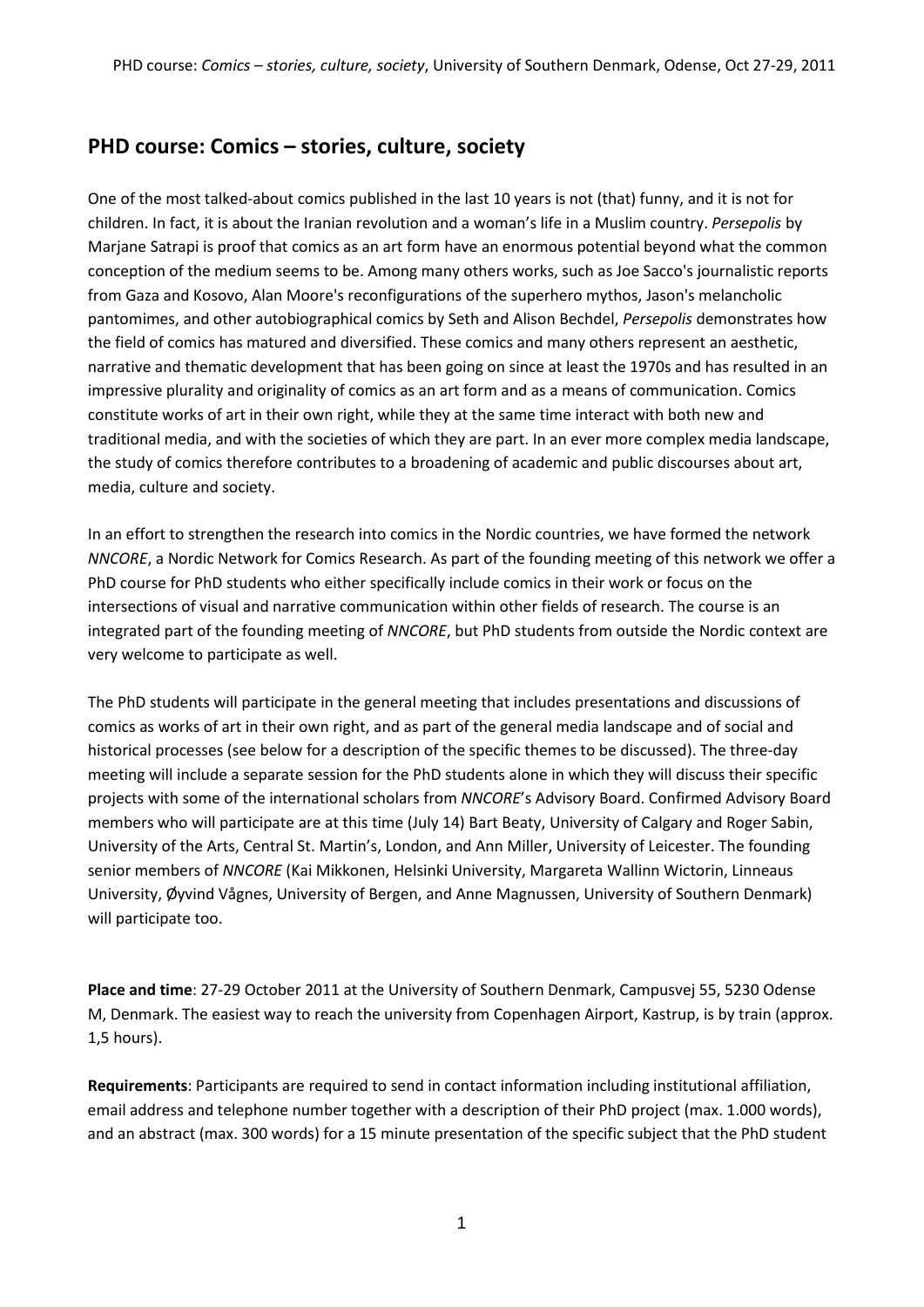would like to discuss with the group. Deadline is 15 September 2011 and the information should be sent to [magnussen@hist.sdu.dk.](mailto:magnussen@hist.sdu.dk)

## **ECTS**: 2.

**Costs**: Funding from the Danish Research Council to *NNCORE* pays for the actual PhD course. The participants should therefore only pay accommodation and travel. *NNCORE* covers the costs of hotel and travel for those of the PhD students who were part of the funding application to the Danish Research Council. If you have any questions about this, please contact Anne Magnussen.

**Registration and information**: Please contact Anne Magnussen [magnussen@hist.sdu.dk.](mailto:magnussen@hist.sdu.dk) The registration deadline is 15 September, 2011.

The main part of the meeting will be based on the following six themes. The specific PhD projects do not necessarily have to fall into one of these specific themes, and if you have questions in this regard, please do not hesitate to contact Anne Magnussen, [magnussen@hist.sdu.dk](mailto:magnussen@hist.sdu.dk)

## *[A] Telling stories, challenging convention*

With this theme, the focus is on the way in which comics communicate narratives within complex networks of visual and textual signs, activating time and space in ways that are unique for the comics medium. Comics are studied as narratives, contributing to the understanding of specific comics and of comics as a medium, but also more generally, to narrative theory and to the transmedial characteristics of today's media landscape. The theme includes a focus on how the specific ways of telling stories in comics influence ways of imagining the world.

#### *[B] Comics in between: Intertextuality and inspiration*

As a multimodal medium, comics are positioned at the intersection of different media, drawing on literature, film, visual art generally, and more recently, the Internet. With this theme, focus is on the ways in which different media interact and inspire each other through references, copies, pastiche, caricatures etc. and discuss how this intertextuality/intermediality shape both comics and other media.

#### *[C] Contesting – and creating – identities and communities*

Traditionally, many comics especially for children have participated in reproducing dominant national identities, but especially within the last 15 years, the medium has started more consistently to question these identities through counter narratives and the inclusion of the individual and of minorities. The emergence of many comics (auto)biographies is one excellent example of this. Another is comics that focus on conflicting national pasts and memories. With this theme, focus is on this development from different historical and geographical perspectives.

#### *[D] The power of comics: propaganda and censorship*

The theme focuses on how comics have been said to explicitly influence society, as political and social critique; as state propaganda or as a potentially damaging influence on children. With this theme, we